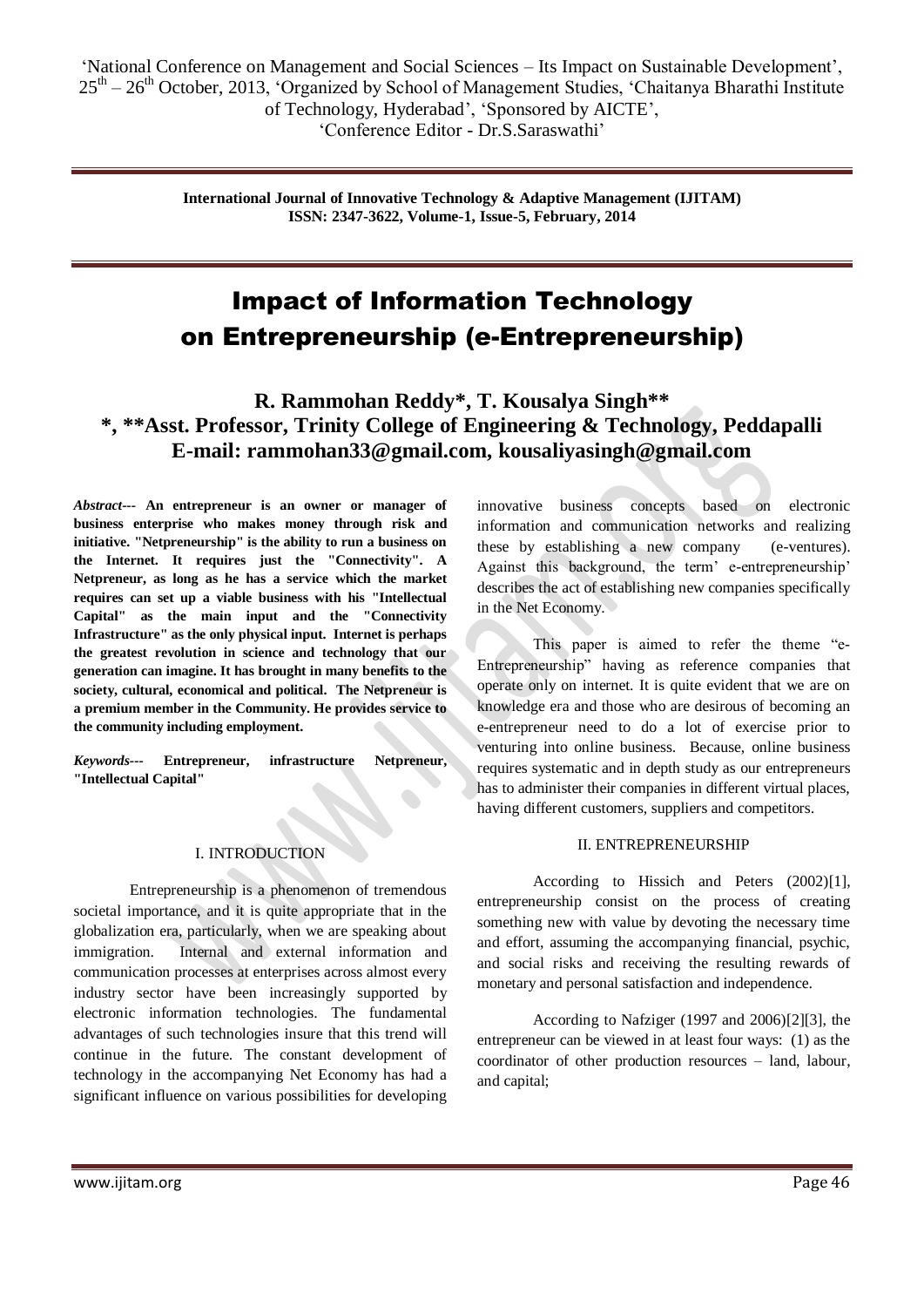(2) as the decision maker under uncertainty;

(3) as the innovator; and

(4) as the gap filler and input completer.

#### III. CHARACTERISTICS OF ENTREPRENEURSHIP

During 17th Century -- Person bearing risks of profit (loss) in a fixed contract with government. **1725** Richard Cantillon – person bearing risks is different from one supplying capital.

**1803** Jean Baptiste Say – separated profits of entrepreneur form profits of capital.

**1934** Joseph Schumpeter – entrepreneur is an innovator and develops untried technology.

**1985** Robert Hisrich – entrepreneurship is the process of creating something different with value by devoting the necessary time and effort; assuming the accompanying financial, psychological, and social risks; and receiving the resulting rewards of monetary and personal satisfaction.

# IV. ENTREPRENEUR

An **entrepreneur** is an owner or manager of a business enterprise who makes money through risk and initiative. Entrepreneur in English is a term applied to a person who is willing to help launch a new venture or enterprise and accept full responsibility for the outcome. Jean-Baptiste Say, a French economist, is believed to have coined the word "entrepreneur" in the 19th century - he defined an entrepreneur as "one who undertakes an enterprise, especially a contractor, acting as intermediately between capital and labour".

**Wheelen and Hunger (2000) [4]** identified four entrepreneurial characteristics such as:

1. The ability to identify potential venture opportunities better than most people;

2. A sense of urgency that makes them action oriented;

3. A detailed knowledge of the keys to success in the industry and the physical stamina to make their work their lives;

4. Access to outside help to supplement their skills, knowledge and abilities.

# V. FUNCTIONS OF EPRENEUR:

Kilby (1971) [5] identifies thirteen entrepreneurial functions: **Exchange relationship**

- 1. Seeing markets opportunities (novel or imitative);
- 2. Gaining command over resources;
- 3. Marketing the product and responding to competition;
- 4. Purchasing inputs.

# **Political administration**

5. Dealing with the public bureaucracy (concessions, licenses, taxes, and so fourth);

- 6. Managing human relations in the firm;
- 7. Managing customer and supplier relations.

#### **Management control**

8. Managing finances;

9.Managing production (control by written records, supervision, coordinating input flows with customer orders, maintaining equipment);

**Technological**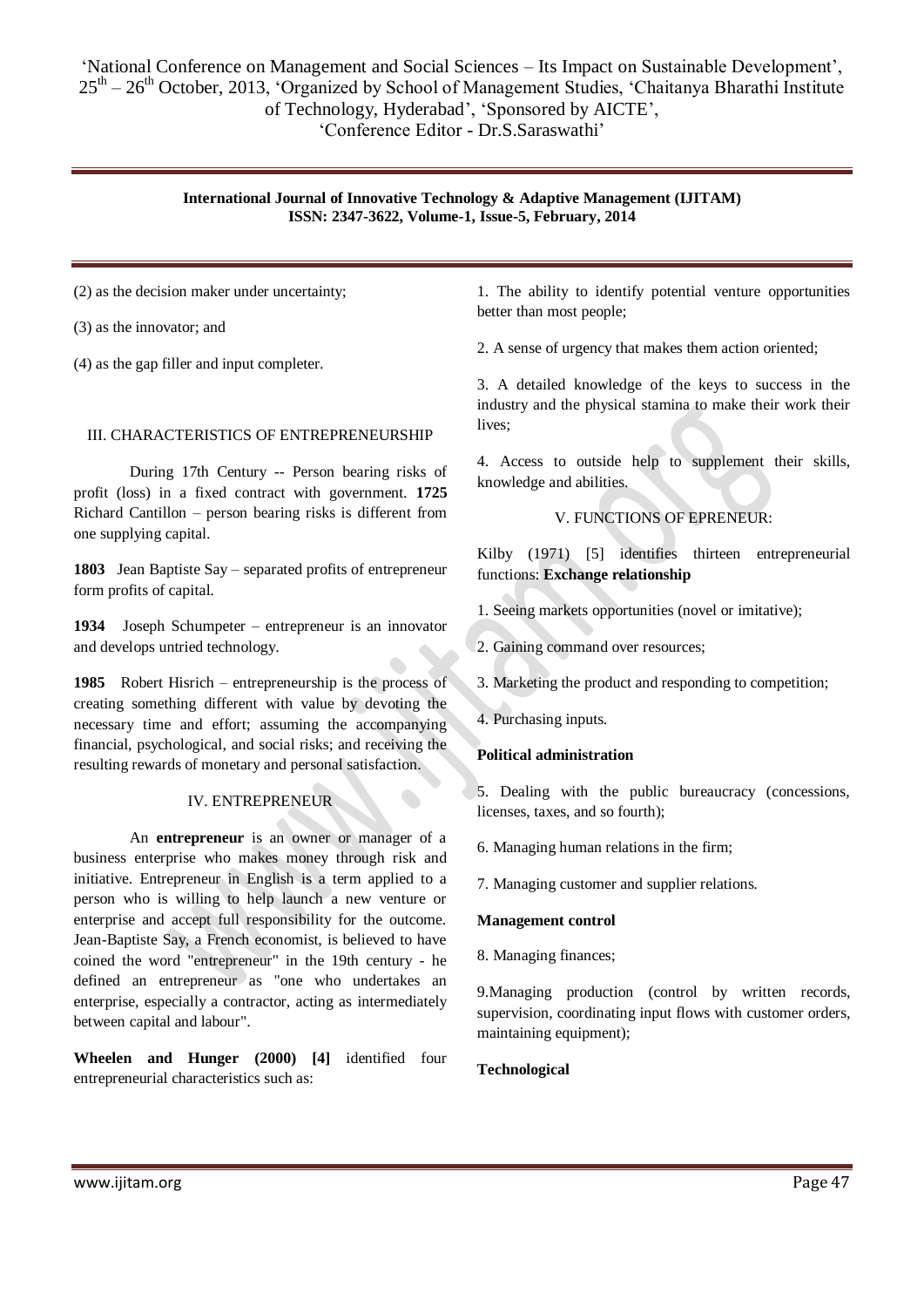10. Acquiring and overseeing plant assembly;

11. Minimizing inputs with a given production process – industrial engineering;

12. Upgrading processes and product quality;

13. Introducing new production techniques and products

#### VI. TYPES OF ENTREPRENEURS

The literature has distinguished among a number of different types of entrepreneurs, for instance:

**Social entrepreneur:** A social entrepreneur is motivated by a desire to help, improve and transform social, environmental, educational and economic conditions. Key traits and characteristics of highly effective social entrepreneurs include ambition and a lack of acceptance of the status quo or accepting the world "as it is". The social entrepreneur is driven by an emotional desire to address some of the big social and economic conditions in the world, for example, poverty and educational deprivation, rather than by the desire for profit. Social entrepreneurs seek to develop innovative solutions to global problems that can be copied by others to enact change. Their main aim is to help offer a better service improving the community as a whole and are predominately run as non profit schemes.

**Serial entrepreneur**: A serial entrepreneur is one who continuously comes up with new ideas and starts new businesses. In the media, the serial entrepreneur is represented as possessing a higher propensity for risk, innovation and achievement.

**Lifestyle entrepreneur**: A lifestyle entrepreneur places passion before profit when launching a business in order to combine personal interests and talent with the ability to earn a living. Many entrepreneurs may be primarily motivated by the intention to make their business profitable in order to sell to shareholders. In contrast, a lifestyle

entrepreneur intentionally chooses a business model intended to develop and grow their business in order to make a long-term, sustainable and viable living working in a field where they have a particular interest, passion, talent, knowledge or high degree of expertise.

A lifestyle entrepreneur may decide to become self- employed in order to achieve greater personal freedom, more family time and more time working on projects or business goals that inspire them.

**Theory-based Typologies:** Recent advances in entrepreneurship research indicate that the differences in entrepreneurs and heterogeneity in their behaviours and actions can be traced back to their founder's identity. For instance, Fauchart and Gruber (2011, Academy of Management Journal) [6] have recently shown that - based on social identity theory - three main types of entrepreneurs can be distinguished: Darwinians, Communitarians and Missionaries. These types of founders not only diverge in fundamental ways in terms of their self-views and their social motivations in entrepreneurship, but also engage fairly differently in new firm creation.

#### VII. REVIEW OF LITREATURE

The most significant influence on an individual's decision to become an entrepreneur is workplace peers and the social composition of the workplace. The ability of entrepreneurs to innovate relates to innate traits such as extroversion and a proclivity for risk-taking. (1934), the capabilities of innovating, introducing new technologies, increasing efficiency and productivity, or generating new products or services, are characteristics of entrepreneurs. Entrepreneurs are catalysts for economic change. Research has found entrepreneurs to be highly creative with a tendency to imagine new solutions by finding opportunities for profit or reward. There is a complexity and lack of cohesion between research studies that explore the characteristics and personality traits of, and influences on, the entrepreneur. Most studies, however, agree that there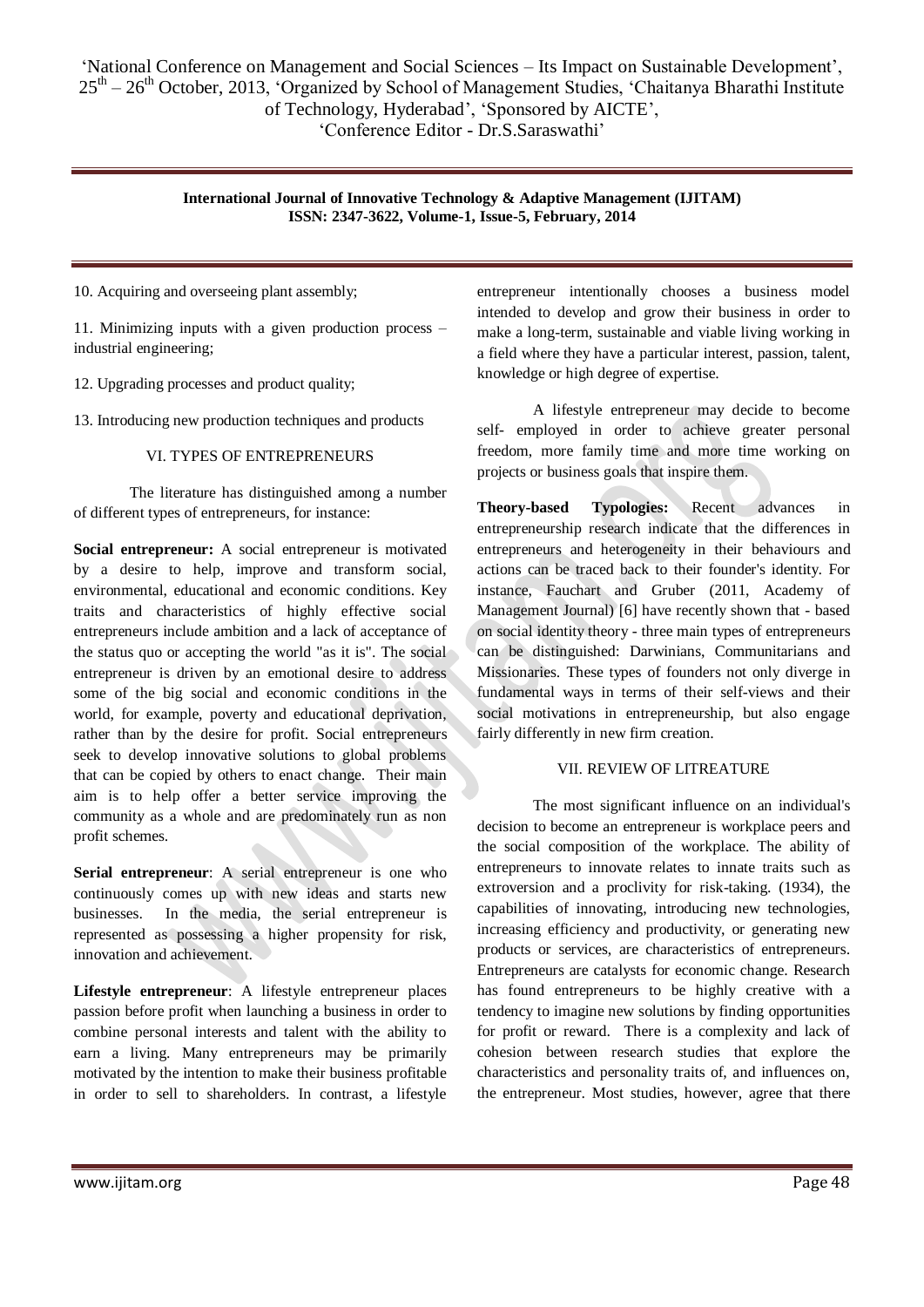are certain entrepreneurial traits and environmental influences that tend to be consistent. Although certain entrepreneurial traits are required, entrepreneurial behaviours are dynamic and influenced by environmental factors.

Shane and Venkataraman (2000) [7] argue the entrepreneur is solely concerned with opportunity recognition and exploitation; although, the opportunity that is recognised depends on the type of entrepreneur which Ucbasaran et al. (2001) argue there are many different types dependent on their business and personal circumstances. However, it should also be noted that there are approaches that appear highly critical against valorised conceptions of entrepreneurs.

Psychological studies show that the psychological propensities for male and female entrepreneurs are more similar than different. Perceived gender differences may be due more to gender stereotyping. There is a growing body of work that shows that entrepreneurial behaviour is dependent on social and economic factors. For example, countries which have healthy and diversified labour markets or stronger safety nets show a more favourable ratio of opportunity-driven rather than necessity-driven women entrepreneurs. Empirical studies suggest that men entrepreneurs possess strong negotiating skills and consensus- forming abilities.

# VIII. e- ENTREPRENEURSHIP

# *A.Introduction*

Internet is perhaps the greatest revolution in science and technology that our generation can imagine. It has brought in many benefits to the society- cultural, economical and political. It is in the interest of the society that the benefits which the Internet technology promises should be harnessed to the betterment of the society. One of the most important aspects of Internet is its ability to connect people through the communication network

irrespective of their physical location. The benefit flowing out of this is the ability to bring about a collaboration of people for a common task without physically bringing them together into an office. Virtual offices are therefore a reality of the day.

# *B. Entrepreneurship vs e-Entrepreneurship*

An entrepreneurship consist on the process of creating something new and assuming the risks and rewards, **e-Entrepreneurshp** will consist on creating owner business activity on internet in some area characterized in to sell or able a service something only online, such as email service DVDs, including rental and Books, Computers, T-shirts, Cell phones, Magazine subscription, Software, etc.

**e- Entrepreneurship in US:** As example of eentrepreneurship in US we have, for example as cases, Google.com, eBay.com, yahoo.com, amazon.com, etc. ebay and Google.

# IX. CURRENT AND FUTURE TRENDS IN ENTREPRENEURSHIP

In this Virtual work environment, any individual with a Computer connected to the Internet can be part of a global office as if he is sitting along with his colleagues in the office. This can be called the concept of "Virtual Employment". Virtual employees can use their skills such as "Web Designing", "Editing", "Teaching" and many other faculties for and on behalf of a Virtual Employer. Similarly, a single Computer owner can interact with the whole world of Consumers and do business with them. This has given a boost to the concept of "Netpreneurship".

# X. SUGGESTIONS TO IMPROVE THIS SYSTEM

 Every State should recognize that Internet based business networking is a good business model having a potential to harness the individual Computer based skills of the members of the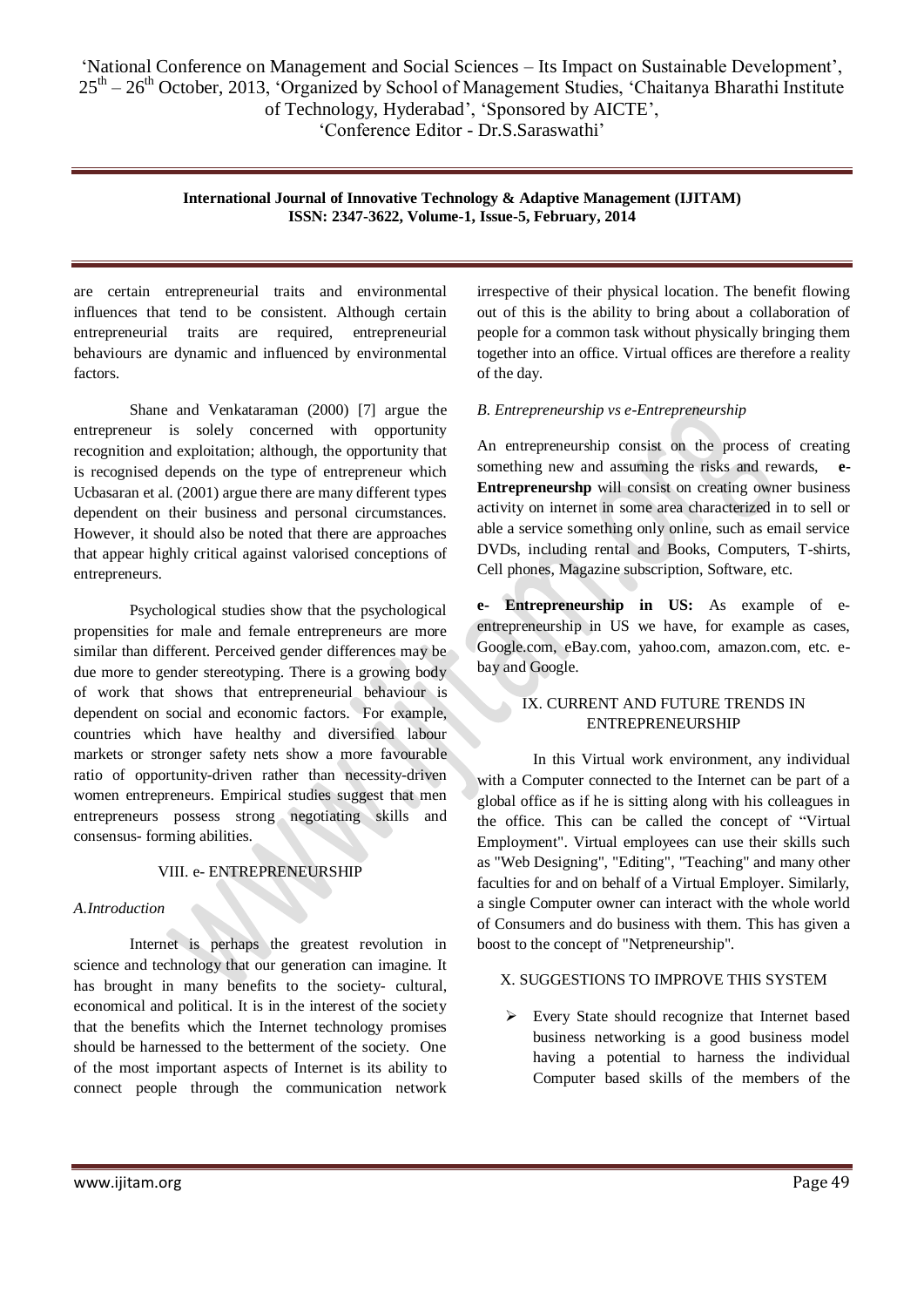society and provide an "Employment Opportunity" to many of them. In order to ensure that the industry is not spoiled by a few scamsters, there is a need for some kind of regulation which is skewed more towards "Voluntary Compliance" rather than being "Restrictive".

- $\triangleright$  It is therefore suggested that at every State Government level, the Department of Labour and Employment should create a "Netpreneurship Cell" or "e-Entrepreneurship Development Cell", (EEDC) which would work as an apex monitoring body of the scheme for development of Netpreneurship for public good. ( If the State Government so decides, it can be under the IT department or Small Industry department or even a separate department for E-Governance such as the one created by the Karnataka Government.)
- $\triangleright$  This EEDC will provide a voluntary "Registration" Facility" for different categories of people who would like to participate in the IT based SOHO industry. The categories would be,
- $\triangleright$  SOHO business units (Units with less than 5 work units engaged in any IT related business). Small Cyber Cafes may also fall in this category.
- $\triangleright$  SOHO Service Providers who use the VES/SENs in aggregation. (Large Cyber Cafes will also fall under this category)
- The Cell should develop "Good Business Practices" for each of these stakeholders in the industry for voluntary compliance. (on the lines of what has been suggested for Cyber Cafes working as E-Bridge Centers).
- $\triangleright$  Provisional Registration should be open to any stake holder who subjects himself voluntarily to the suggested norms. Provisional Registration

should be converted into "Accreditation" after some checks and inspections that may be prescribed on a periodical basis.

- $\triangleright$  Similar Netpreneurship Cells developed in different States should form a "Federation" and exchange their experiences.
- > The Government can look at passing on any IT related business to this network on a priority basis to support such a voluntary work force of self employed Netpreneurs.

These "Accredited Netpreneurs" will be the building blocks of the era of IT Based Home enterprise in the Country. This project of building such a network should be an E-Governance Project for the Department of Labour and Employment in each State.

# XI. CONCLUSION

Every business in this world is born out of Entrepreneurship. Entrepreneurship has been the sprouting ground for various discoveries, inventions, innovations, products and processes. Netpreneurs add up to build other higher value added economic units in the society either joining hands with other similar Netpreneurs or with other Brick and Mortar entities. Prosperity springs when an environment is created where such Netpreneurs flourish, enter into mutually beneficial partnerships and enjoy the benefits of a connected society. It will be first of its kind in the world aimed at organized development of the real benefits that the Internet offers as a business opportunity for the Community. With the help of Netpreneurs, we can protect the natural resources with efficiently and proper utilization. Using technology we can run business in electronic form, Compare to traditional entrepreneurship, in e-entrepreneurship usage and wastage of resource are minimised. Then only we can protect and share the resource to future generations.